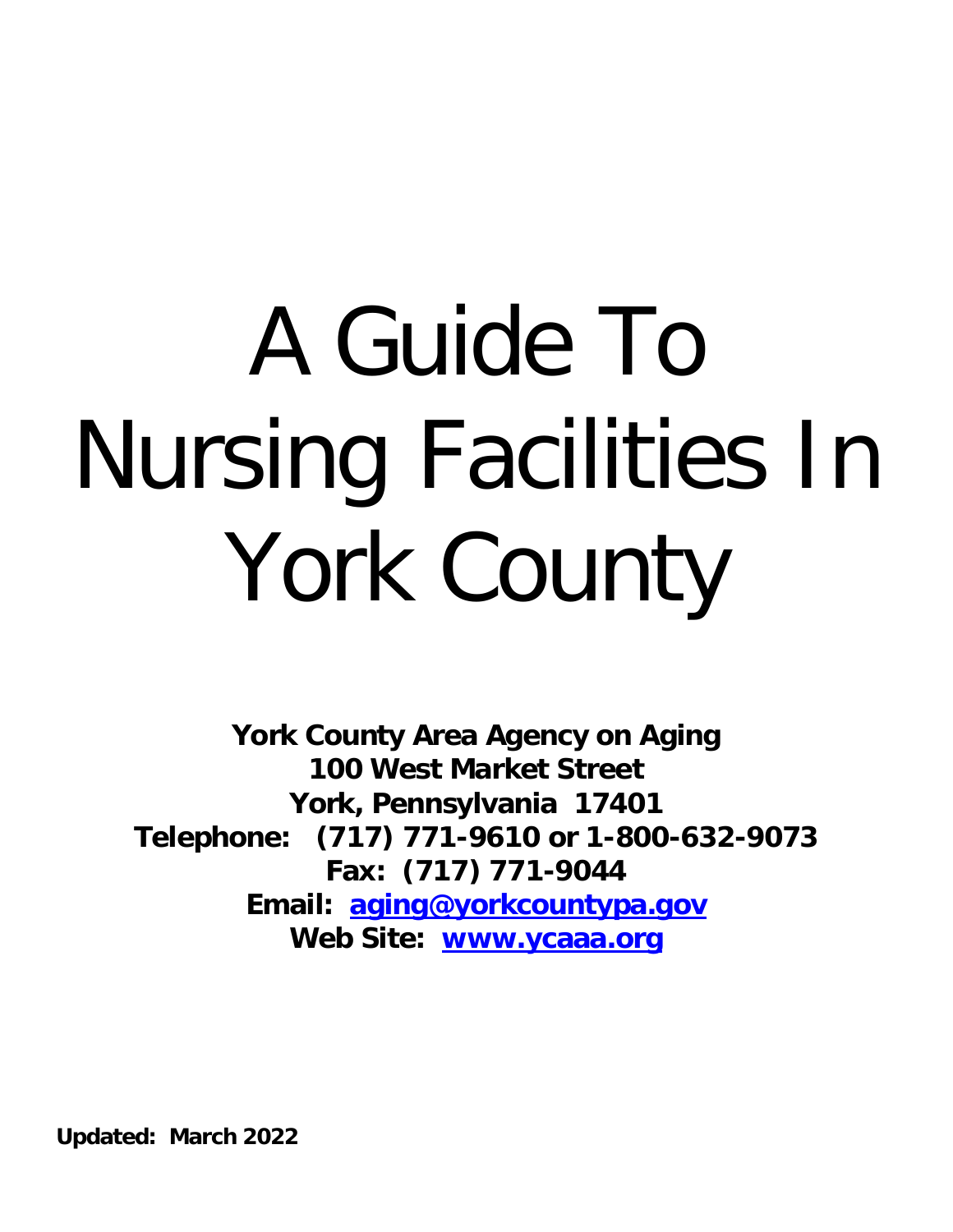

The purpose of this publication is to present a consolidated source of information about nursing facilities in York County.

Using this directory is only the first step in making a decision. This directory does not attempt to rate the different nursing homes, but rather presents pertinent information on each facility. After reviewing the information in this directory, you may want to visit a few of the nursing homes that are of interest to you.

Before making a final decision that a family member requires nursing home care, consider all the options available. Community-based services could be an alternative to nursing home placement. You can contact our agency by phone at 717-771-9610 or 1-800-632-9073 or via email at [aging@yorkcountypa.gov](mailto:aging@yorkcountypa.gov) to find out what resources are available to help the individual maintain independence in his/her own home.

We hope that this directory will help you make a difficult choice a little easier.

York County Area Agency on Aging

**The information contained in this directory is subject to change.**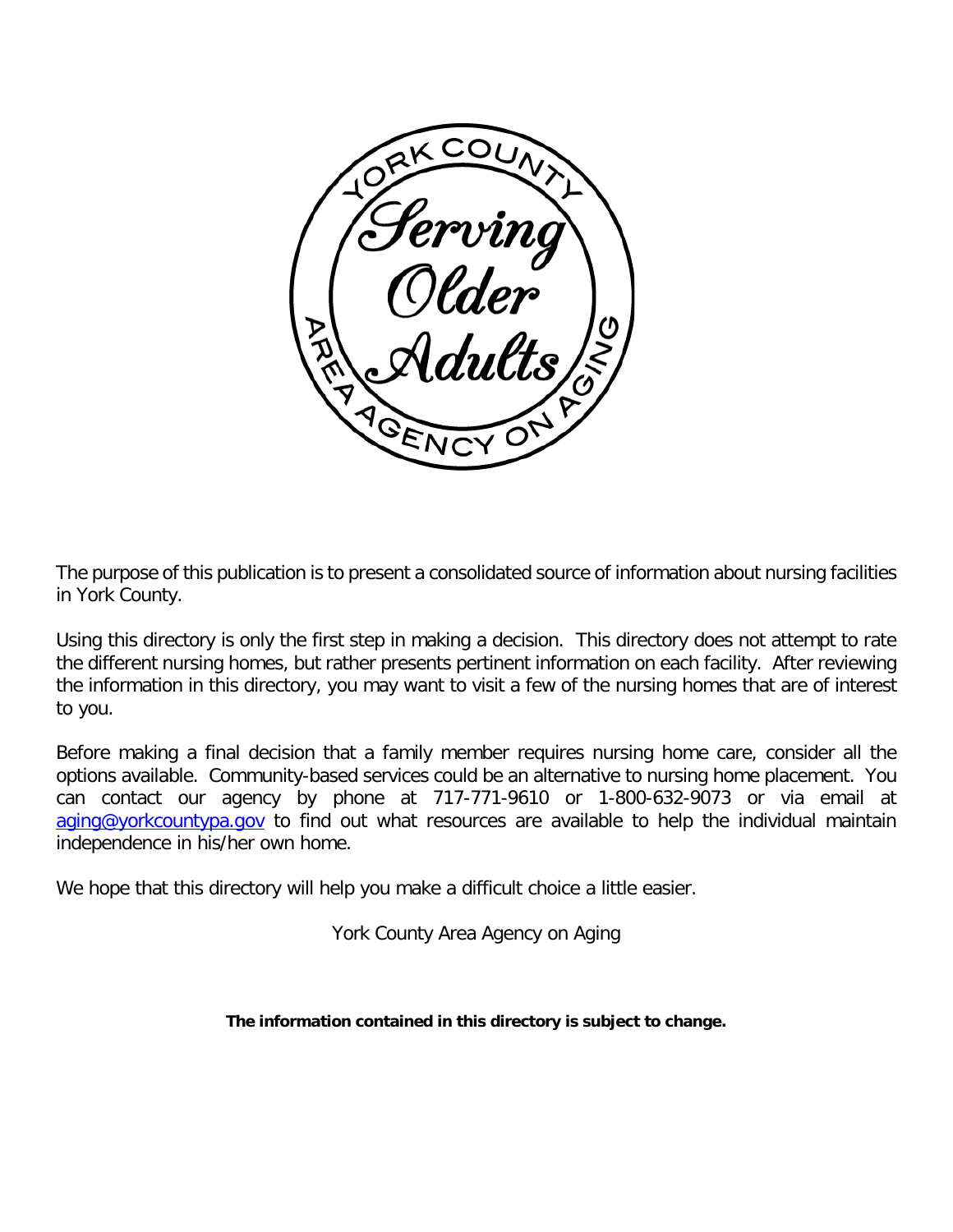# **DALLASTOWN NURSING CENTER**

**623 East Main Street Dallastown, PA 17313 (717) 244-2295**

**WEBSITE: [www.dallastownnursingcenter.com](http://www.dallastownnursingcenter.com/)**

**EMAIL: [dboyer@dallastownnursing.com](mailto:dboyer@dallastownnursing.com)**

**LOCATION: Located on Route 74 (Main Street), south of the square in Dallastown.**

**Dallastown Nursing Center is privately owned and operated. It is located in a residential area and offers care in a small, home-like setting. A 40-unit personal care home, Victorian Villa, is attached to the nursing home.** 

| THE FACILITY:         | # of beds: 30 | Cottages: No        | <b>Isolation rooms:</b> | No. |
|-----------------------|---------------|---------------------|-------------------------|-----|
| <b>CERTIFICATION:</b> | Medicare: No  | <b>Medicaid: No</b> | Veterans:               | Yes |

### **ROOMS:** SPECIALTY UNITS:

| <b>HOSPITAL TRANSFER ARRANGEMENTS:</b> |    | <b>WellSpan York Hospital, UPMC Memorial</b> |           |  |  |
|----------------------------------------|----|----------------------------------------------|-----------|--|--|
| <b>VISITING HOURS:</b>                 |    | <b>Unrestricted</b>                          |           |  |  |
| 4 Beds:                                | 0  |                                              |           |  |  |
| 3 Beds:                                | 0  | <b>Ventilator:</b>                           | No        |  |  |
| 2 Beds:                                | 13 | Hospice:                                     | No        |  |  |
| <b>Private:</b>                        | 4  | Dementia:                                    | <b>No</b> |  |  |

### **PAYMENT INFORMATION:**

**Third party payment plans accepted: Private funding only, approved for LTC Insurance: No Medicare, Medicaid, or Veteran Benefits accepted.** 

**Payment required prior to admission: None**

|                          | <b>PRIVATE</b> | 2 BEDS   | 3 BEDS | 4 BEDS | 2-4 BEDS | <b>PRIVATE/ SEMI</b> |
|--------------------------|----------------|----------|--------|--------|----------|----------------------|
| <b>SKILLED CARE</b>      | \$390.00       | \$362.00 |        |        |          |                      |
| Ventilator               |                |          |        |        |          |                      |
| <b>INTERMEDIATE CARE</b> |                |          |        |        |          |                      |
| <b>REHABILITIATIVE</b>   |                |          |        |        |          |                      |
| <b>Subacute</b>          |                |          |        |        |          |                      |
| <b>SECURED/ DEMENTIA</b> |                |          |        |        |          |                      |
| <b>UNIT</b>              |                |          |        |        |          |                      |
| <b>HOSPICE</b>           |                |          |        |        |          |                      |
| <b>LICENSED PERSONAL</b> |                |          |        |        |          |                      |
| <b>CARE</b>              |                |          |        |        |          |                      |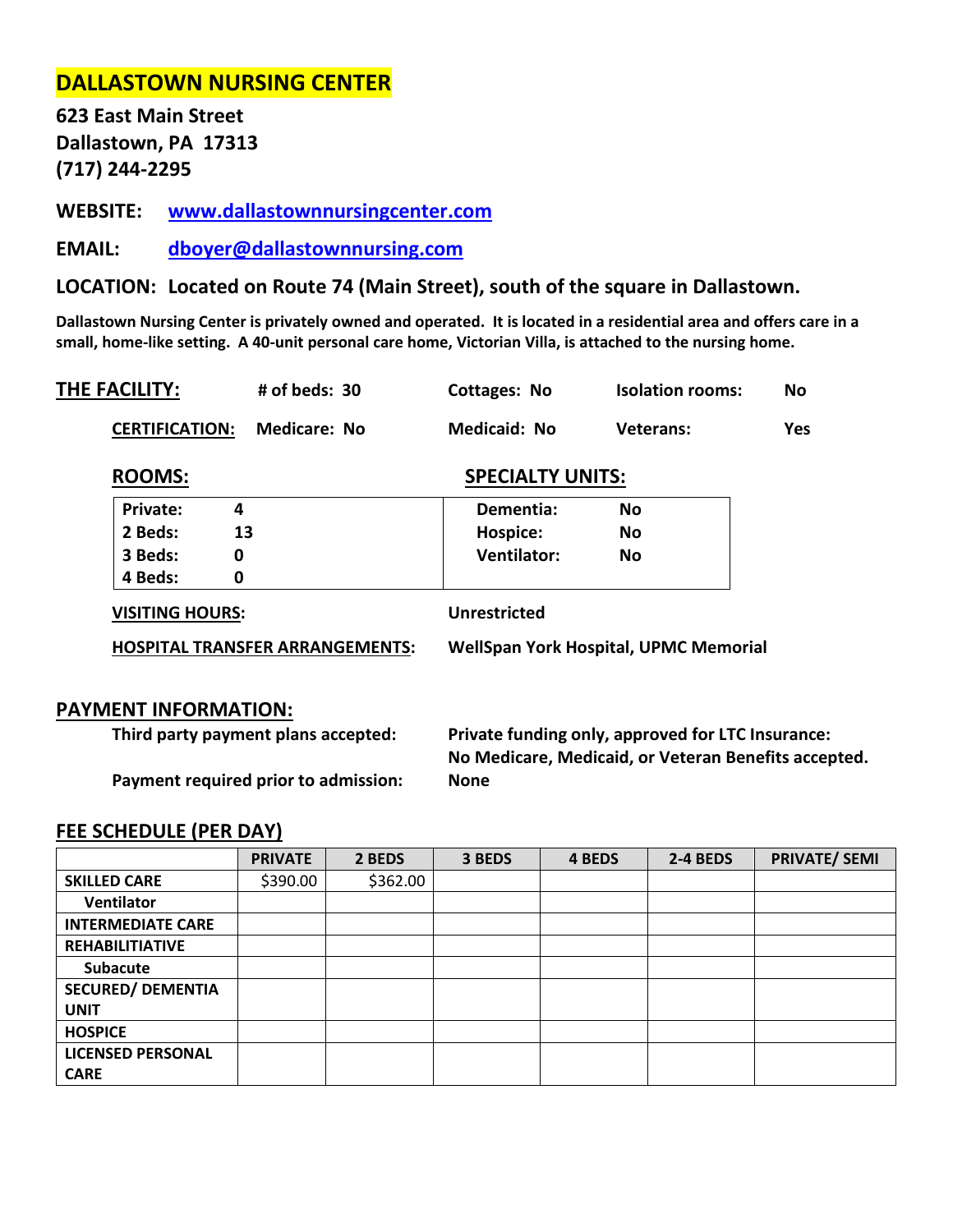# **HANOVER HALL REHABILITATION AND NURSING CENTER**

**267 Frederick Street Hanover, PA 17331 (717) 637-8937**

**FACEBOOK: <https://www.facebook.com/HanoverHallrehabilitation/>**

# **LOCATION: Located four blocks from center square, Hanover.**

**Hanover Hall is owned and operated by Wilmac, Inc., a York based corporation. The building is a converted older private residence with modern wings attached. The home is located in a residential area in downtown Hanover. The facility provides various levels of care including Subacute, Rehab, Skilled Nursing, and Short-Term Rehab to Home.**

| THE FACILITY:                          |   | # of beds: $152$      |                                                                                                                  | Cottages: No         | <b>Isolation rooms:</b> | No                      |  |
|----------------------------------------|---|-----------------------|------------------------------------------------------------------------------------------------------------------|----------------------|-------------------------|-------------------------|--|
|                                        |   | <b>Medicare: Yes</b>  |                                                                                                                  | <b>Medicaid: Yes</b> | <b>Veterans:</b>        | No.                     |  |
| <b>ROOMS:</b>                          |   |                       |                                                                                                                  |                      |                         |                         |  |
| <b>Private:</b>                        | 1 |                       |                                                                                                                  | Dementia:            | <b>No</b>               |                         |  |
| 2 Beds:                                |   |                       |                                                                                                                  | Hospice:             | No                      |                         |  |
| 3 Beds:                                | 0 |                       |                                                                                                                  | <b>Ventilator:</b>   | <b>No</b>               |                         |  |
| 4 Beds:                                | 0 |                       |                                                                                                                  |                      |                         |                         |  |
| <b>VISITING HOURS:</b>                 |   | <b>Unrestricted</b>   |                                                                                                                  |                      |                         |                         |  |
| <b>HOSPITAL TRANSFER ARRANGEMENTS:</b> |   |                       | <b>UPMC Hanover, UPMC Memorial, WellSpan Gettysburg</b><br>Hospital, all York area hospitals, Maryland hospitals |                      |                         |                         |  |
|                                        |   | <b>CERTIFICATION:</b> | 74                                                                                                               |                      |                         | <b>SPECIALTY UNITS:</b> |  |

# **PAYMENT INFORMATION:**

| Third party payment plans accepted:  | Medicaid, Medicare, Insurance Plans, Champus,<br><b>Railroad</b> |
|--------------------------------------|------------------------------------------------------------------|
| Payment required prior to admission: | One month in advance for private                                 |

|                          | <b>PRIVATE</b> | 2 BEDS   | 3 BEDS | 4 BEDS | 2-4 BEDS | <b>PRIVATE/ SEMI</b> |
|--------------------------|----------------|----------|--------|--------|----------|----------------------|
| <b>SKILLED CARE</b>      | \$450.00       | \$378.00 |        |        |          |                      |
| <b>INTERMEDIATE CARE</b> |                | \$378.00 |        |        |          |                      |
| <b>REHABILITIATIVE</b>   |                | \$427.00 |        |        |          |                      |
| <b>Subacute</b>          |                | \$550.00 |        |        |          |                      |
| <b>HOSPICE</b>           |                |          |        |        |          |                      |
| <b>LICENSED PERSONAL</b> |                |          |        |        |          |                      |
| <b>CARE</b>              |                |          |        |        |          |                      |
| <b>SECURED/ DEMENTIA</b> |                |          |        |        |          |                      |
| <b>UNIT</b>              |                |          |        |        |          |                      |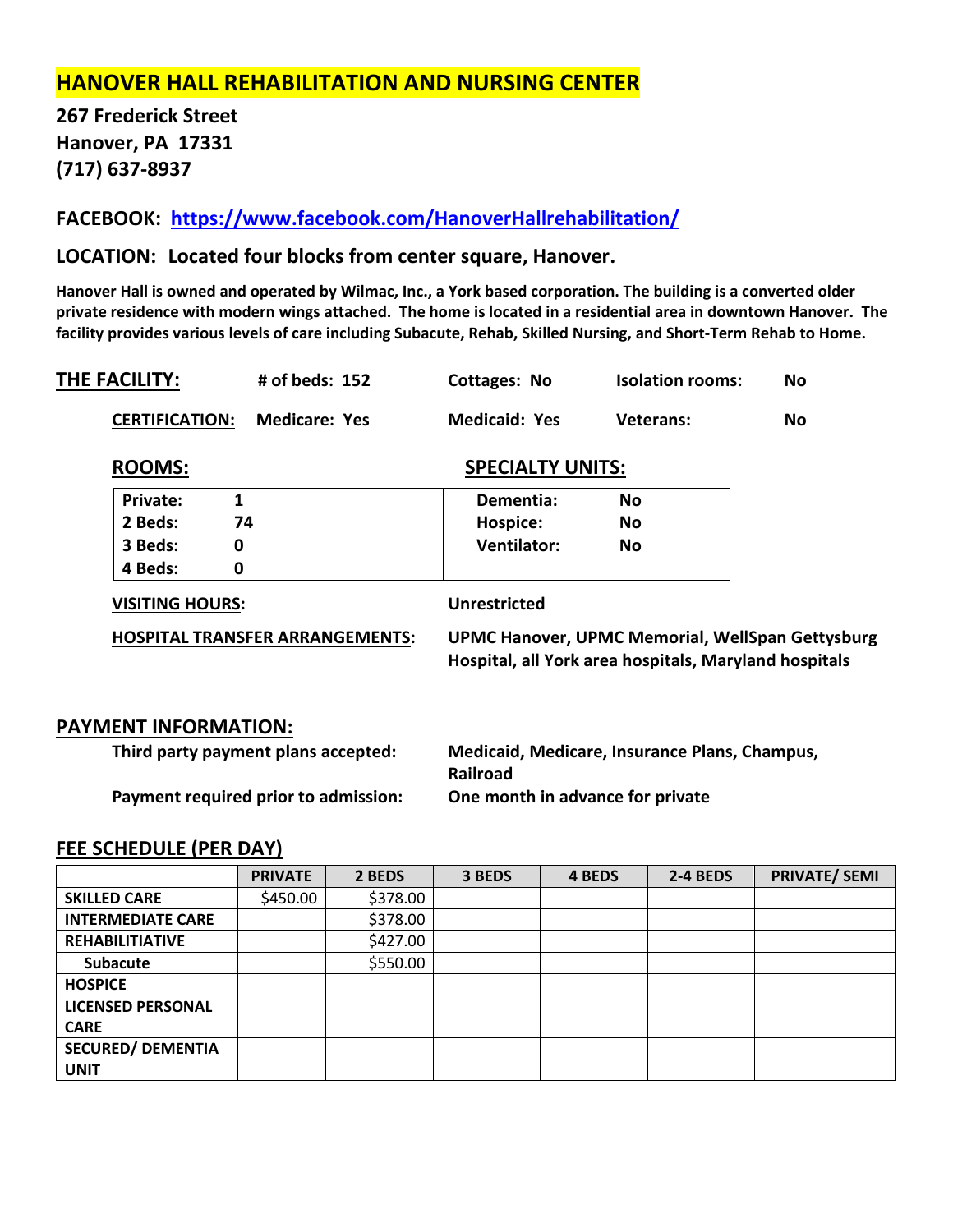# **HOMEWOOD AT PLUM CREEK**

**425 Westminster Avenue Hanover, PA 17331 (717) 637-4166**

**WEBSITE: [www.homewood.com](http://www.homewood.com/)**

**EMAIL: [kmcoleman@hmwd.org](mailto:kmcoleman@hmwd.org)**

# **LOCATION: Located adjacent to the South Hills Golf Course on Westminster Avenue.**

**Homewood at Plum Creek is a philanthropic non-profit continuing care retirement community. It was opened in November 1990. There are independent living units, personal care and residential units and a skilled nursing care facility, including a specialized unit for Alzheimer's and related dementias.** 

| THE FACILITY:         | # of beds: 120 | <b>Cottages: Yes</b> | <b>Isolation rooms:</b> | Yes |
|-----------------------|----------------|----------------------|-------------------------|-----|
| <b>CERTIFICATION:</b> | Medicare: Yes  | <b>Medicaid: Yes</b> | Veterans:               | No. |

# ROOMS: SPECIALTY UNITS:

| Private: | 40 | Dementia:          | Yes |  |
|----------|----|--------------------|-----|--|
| 2 Beds:  | 40 | Hospice:           | No  |  |
| 3 Beds:  |    | <b>Ventilator:</b> | No  |  |
| 4 Beds:  |    |                    |     |  |

**VISITING HOURS: 10:00 a.m. to 8:00 p.m. (preferred) Alzheimer/Dementia Unit: 1:00 p.m. to 5:00 p.m.; 6:30 p.m. to 8:00 p.m. (preferred)**

**HOSPITAL TRANSFER ARRANGEMENTS: All area hospitals**

### **PAYMENT INFORMATION:**

**Third party payment plans accepted: Medicaid, Medicare, Payment required prior to admission: None** 

|                          | <b>PRIVATE</b> | 2 BEDS   | 3 BEDS | 4 BEDS | 2-4 BEDS | <b>PRIVATE/ SEMI</b> |
|--------------------------|----------------|----------|--------|--------|----------|----------------------|
| <b>SKILLED CARE</b>      | \$442.00       | \$405.00 |        |        |          |                      |
| <b>Ventilator</b>        |                |          |        |        |          |                      |
| <b>INTERMEDIATE CARE</b> |                |          |        |        |          |                      |
| <b>REHABILITIATIVE</b>   | \$477.00       |          |        |        |          |                      |
| <b>Subacute</b>          | \$477.00       |          |        |        |          |                      |
| <b>SECURED/ DEMENTIA</b> | \$451.00       | \$413.00 |        |        |          |                      |
| <b>UNIT</b>              |                |          |        |        |          |                      |
| <b>HOSPICE</b>           |                |          |        |        |          |                      |
| <b>LICENSED PERSONAL</b> | \$199.00/      |          |        |        |          |                      |
| <b>CARE</b>              | \$258.00       |          |        |        |          |                      |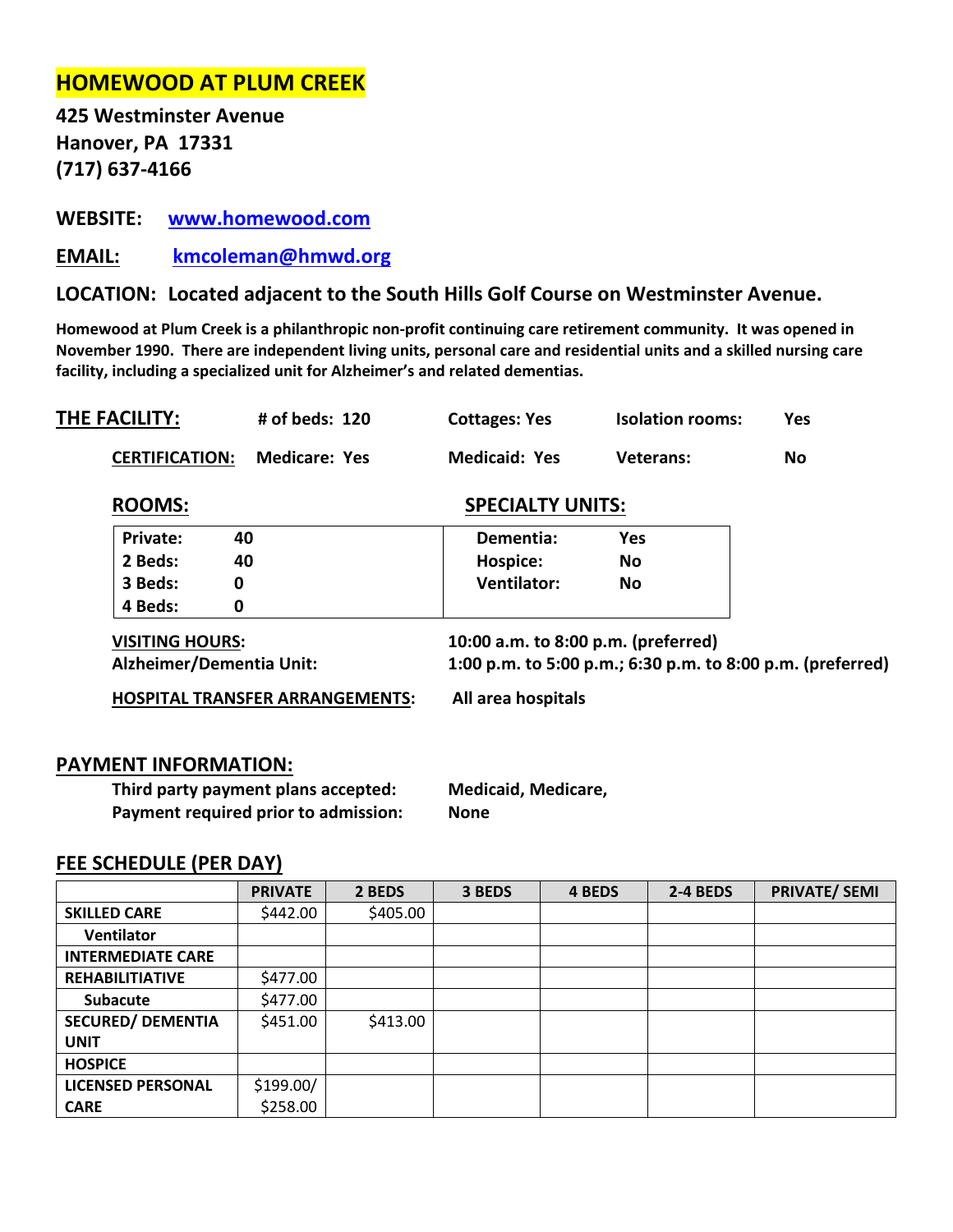# **MARGARET E. MOUL HOME**

**2050 Barley Road York, PA 17408 (717) 767-6463**

# **WEBSITE: [www.margaretemoul.org](http://www.margaretemoul.org/)**

**EMAIL: [jlubas@margaretemoul.org](mailto:jlubas@margaretemoul.org)**

# **LOCATION: Located behind the West Manchester Town Center (formally the West Manchester Mall).**

**The Margaret E. Moul Home is a non-profit corporation operated by the York County Cerebral Palsy Home, Inc. The home was opened in 1982 and is located in a mixed residential and commercial development behind the West Manchester Town Center (former West Manchester Mall). The home is dedicated to assisting adults with neuromuscular impairments such as cerebral palsy, multiple sclerosis, and spina bifida.** 

| THE FACILITY:          | # of beds: 82                          | <b>Cottages: No</b>                          | <b>Isolation rooms:</b> | No        |  |
|------------------------|----------------------------------------|----------------------------------------------|-------------------------|-----------|--|
| <b>CERTIFICATION:</b>  | <b>Medicare: Yes</b>                   | <b>Medicaid: Yes</b>                         | Veterans:               | <b>No</b> |  |
| <b>ROOMS:</b>          |                                        | <b>SPECIALTY UNITS:</b>                      |                         |           |  |
| 70<br>Private:         |                                        | Dementia:                                    | <b>No</b>               |           |  |
| 6<br>2 Beds:           |                                        | Hospice:                                     | <b>No</b>               |           |  |
| 0<br>3 Beds:           |                                        | <b>Ventilator:</b>                           | <b>No</b>               |           |  |
| 4 Beds:<br>0           |                                        |                                              |                         |           |  |
| <b>VISITING HOURS:</b> |                                        | <b>Unrestricted</b>                          |                         |           |  |
|                        | <b>HOSPITAL TRANSFER ARRANGEMENTS:</b> | <b>WellSpan York Hospital, UPMC Memorial</b> |                         |           |  |
|                        |                                        |                                              |                         |           |  |

### **PAYMENT INFORMATION:**

**Payment required prior to admission: None**

**Third party payment plans accepted: Medicaid, Medicare; Must be Medicaid eligible.**

|                          | <b>PRIVATE</b> | 2 BEDS   | 3 BEDS | 4 BEDS | 2-4 BEDS | <b>PRIVATE/ SEMI</b> |
|--------------------------|----------------|----------|--------|--------|----------|----------------------|
| <b>SKILLED CARE</b>      | \$511.25       | \$511.25 |        |        |          |                      |
| Ventilator               |                |          |        |        |          |                      |
| <b>INTERMEDIATE CARE</b> |                |          |        |        |          |                      |
| <b>REHABILITIATIVE</b>   |                |          |        |        |          |                      |
| <b>Subacute</b>          |                |          |        |        |          |                      |
| <b>SECURED/ DEMENTIA</b> |                |          |        |        |          |                      |
| <b>UNIT</b>              |                |          |        |        |          |                      |
| <b>HOSPICE</b>           |                |          |        |        |          |                      |
| <b>LICENSED PERSONAL</b> |                |          |        |        |          |                      |
| <b>CARE</b>              |                |          |        |        |          |                      |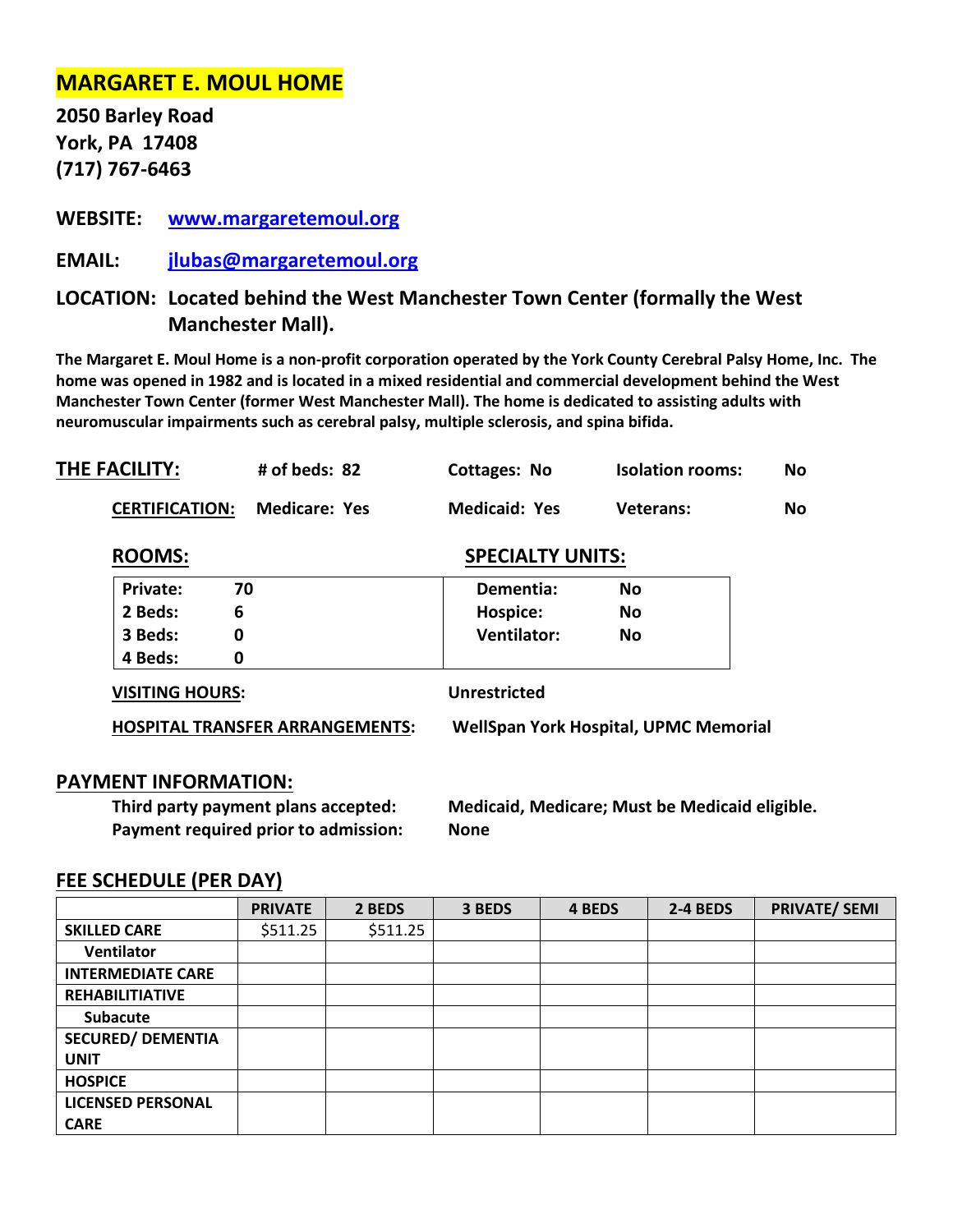# **MISERICORDIA NURSING & REHABILITATION CENTER**

**998 South Russell Street York, PA 17402 (717) 755-1964**

**WEBSITE: [www.mn-rc.org](http://www.mn-rc.org/)**

**EMAIL: [mbittner@mn-rc.org](mailto:mbittner@mn-rc.org)**

# **LOCATION: Located one block off of Haines Road in East York, next to the former Kmart.**

**Misericordia Nursing & Rehabilitation Center is a non-profit nursing and rehabilitation center sponsored by the Daughters of Our Lady of Mercy. The center is located in a residential district and was remodeled in 2017. We offer short and long term nursing care, physical, occupational and speech therapy services, end-of-life care in conjunction with hospice services, and respite care. All faiths are welcome.**

| THE FACILITY:               | # of beds: 50                          | <b>Cottages: No</b>                                                                                                                        | <b>Isolation rooms:</b> | No. |  |
|-----------------------------|----------------------------------------|--------------------------------------------------------------------------------------------------------------------------------------------|-------------------------|-----|--|
| <b>CERTIFICATION:</b>       | <b>Medicare: Yes</b>                   | <b>Medicaid: Yes</b>                                                                                                                       | <b>Veterans:</b>        | No. |  |
| <b>ROOMS:</b>               |                                        | <b>SPECIALTY UNITS:</b>                                                                                                                    |                         |     |  |
| 12<br><b>Private:</b>       |                                        | Dementia:                                                                                                                                  | <b>No</b>               |     |  |
| 2 Beds:<br>19               |                                        | Hospice:                                                                                                                                   | No                      |     |  |
| $\mathbf 0$<br>3 Beds:      |                                        | <b>Ventilator:</b>                                                                                                                         | <b>No</b>               |     |  |
| $\boldsymbol{0}$<br>4 Beds: |                                        |                                                                                                                                            |                         |     |  |
| <b>VISITING HOURS:</b>      |                                        | <b>Unrestricted</b>                                                                                                                        |                         |     |  |
|                             | <b>HOSPITAL TRANSFER ARRANGEMENTS:</b> | WellSpan York Hospital, UPMC Memorial, Penn State<br>Milton S. Hershey Medical Center, Geisinger Holy Spirit,<br>and other area hospitals. |                         |     |  |
| <b>PAYMENT INFORMATION:</b> |                                        |                                                                                                                                            |                         |     |  |

**Third party payment plans accepted: Medicaid, Medicare, other select insurances, Private Pay Payment required prior to admission: 30 days in advance for Private Pay**

|                          | <b>PRIVATE</b> | 2 BEDS      | 3 BEDS | 4 BEDS | 2-4 BEDS | <b>PRIVATE/ SEMI</b> |
|--------------------------|----------------|-------------|--------|--------|----------|----------------------|
| <b>SKILLED CARE</b>      | \$389.00       | \$342/\$353 |        |        |          |                      |
| <b>Ventilator</b>        |                |             |        |        |          |                      |
| <b>INTERMEDIATE CARE</b> | \$389.00       | \$342/\$353 |        |        |          |                      |
| <b>REHABILITIATIVE</b>   | \$389.00       | \$342/\$353 |        |        |          |                      |
| <b>Subacute</b>          |                |             |        |        |          |                      |
| <b>SECURED/ DEMENTIA</b> |                |             |        |        |          |                      |
| <b>UNIT</b>              |                |             |        |        |          |                      |
| <b>HOSPICE</b>           |                |             |        |        |          |                      |
| <b>LICENSED PERSONAL</b> |                |             |        |        |          |                      |
| <b>CARE</b>              |                |             |        |        |          |                      |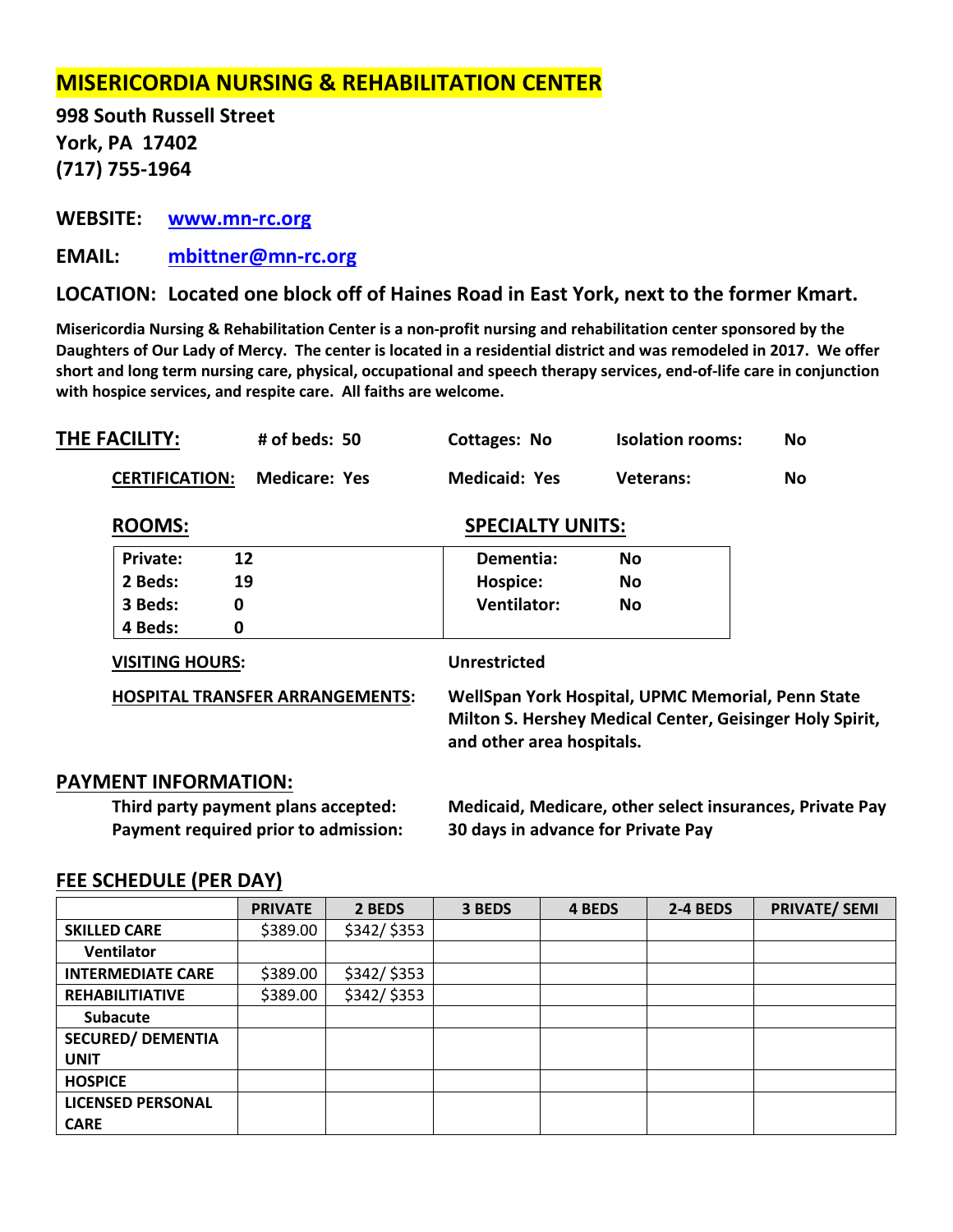# **NORMANDIE RIDGE**

**1700 Normandie Drive York, PA 17408 (717) 764-6262**

**WEBSITE: [www.normandieridge.org](http://www.normandieridge.org/)**

**LOCATION: Located one mile north of Route 30, near Encompass Health Rehabilitation Hospital of York.**

**Normandie Ridge is a not-for-profit continuing care retirement community owned and operated by Albright Care Services. Normandie Ridge Garden Cottage facilities opened October 1992, Personal Care and Nursing Centers in February and May 1993, and apartments and commons in 2002, respectively. The Personal Care Dementia Unit opened April 2016.**

| THE FACILITY:         | $#$ of beds: $64$ | Cottages: 66         | <b>Isolation rooms:</b> | <b>No</b> |
|-----------------------|-------------------|----------------------|-------------------------|-----------|
| <b>CERTIFICATION:</b> | Medicare: Yes     | <b>Medicaid: Yes</b> | Veterans:               | No        |

| <b>SPECIALTY UNITS:</b> |
|-------------------------|
|                         |

| <b>Private:</b>                        | $\overline{2}$ | Dementia:                                                                                                                              | Yes                                                      |  |  |  |
|----------------------------------------|----------------|----------------------------------------------------------------------------------------------------------------------------------------|----------------------------------------------------------|--|--|--|
| 2 Beds:                                | 62             | Hospice:                                                                                                                               | No.                                                      |  |  |  |
| 3 Beds:                                | 0              | <b>Ventilator:</b>                                                                                                                     | <b>No</b>                                                |  |  |  |
| 4 Beds:                                | 0              |                                                                                                                                        |                                                          |  |  |  |
| Apartments:                            | 88             |                                                                                                                                        |                                                          |  |  |  |
| <b>VISITING HOURS:</b>                 |                | <b>COVID restrictions based on current CDC</b><br>recommendations and PA State regulations                                             |                                                          |  |  |  |
| <b>HOSPITAL TRANSFER ARRANGEMENTS:</b> |                | WellSpan York Hospital, UPMC Memorial,<br>Penn Medicine Lancaster General, OSS Health,<br>Penn State Milton S. Hershey Medical Center, |                                                          |  |  |  |
|                                        |                |                                                                                                                                        | <b>Encompass Health Rehabilitation Hospital of York,</b> |  |  |  |
|                                        |                | <b>Geisinger Holy Spirit</b>                                                                                                           |                                                          |  |  |  |
| ΛΕΝΤ ΙΝΕΩRΜΔΤΙΩΝ·                      |                |                                                                                                                                        |                                                          |  |  |  |

### **PAYMENT INFORMATION:**

**Third party payment plans accepted: Medicaid, Medicare, and Managed Care Payment required prior to admission: No application fee for Health Center or Personal Care**

|                          | <b>PRIVATE</b> | 2 BEDS    | 3 BEDS | 4 BEDS | 2-4 BEDS | <b>PRIVATE/ SEMI</b> |
|--------------------------|----------------|-----------|--------|--------|----------|----------------------|
| <b>SKILLED CARE</b>      | \$413.00       | \$395.00  |        |        |          |                      |
| <b>Ventilator</b>        |                |           |        |        |          |                      |
| <b>REHABILITIATIVE</b>   | \$413.00       | \$395.00  |        |        |          |                      |
| <b>Subacute</b>          |                |           |        |        |          |                      |
| <b>SECURED/ DEMENTIA</b> | \$303.00       | \$273.00  |        |        |          |                      |
| <b>UNIT</b>              |                |           |        |        |          |                      |
| <b>LICENSED PERSONAL</b> | \$224.00/      | \$128.00/ |        |        |          |                      |
| <b>CARE</b>              | \$252.00/      | \$155.00/ |        |        |          |                      |
|                          | \$282.00       | \$186.00  |        |        |          |                      |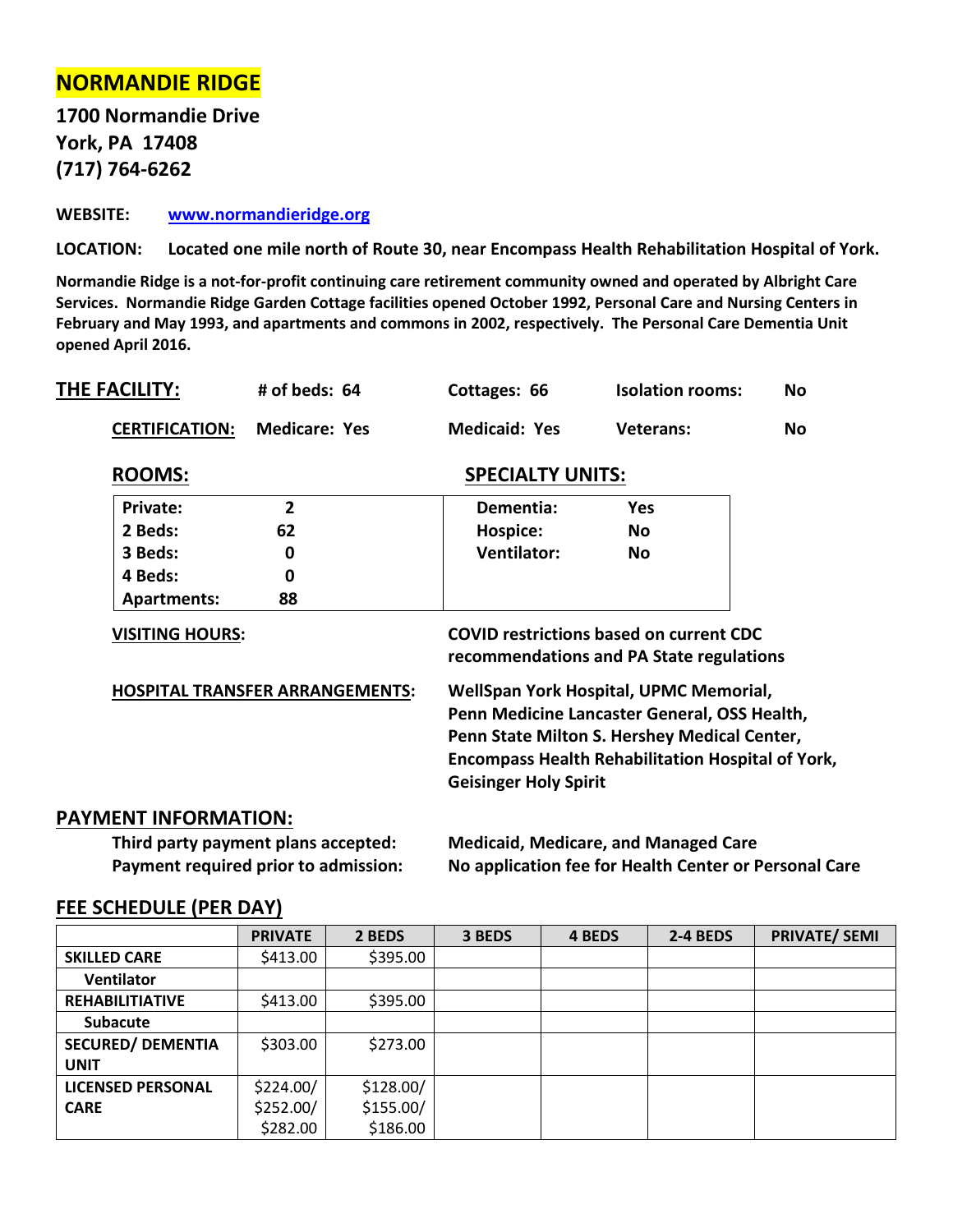# **PLEASANT ACRES NURSING AND REHABILITATION CENTER**

**118 Pleasant Acres Road York, PA 17402 (717) 840-7100**

**WEBSITE: [www.pleasantacresnursing.com](http://www.pleasantacresnursing.com/)** 

**LOCATION: Located in East York, past Stonybrook.**

**Pleasant Acres Nursing and Rehabilitation Center is a facility located in the Pleasant Acres Complex. The building was opened in 1975 and is dedicated to providing care to those individuals with documented need for nursing home care.** 

| # of beds: 375                         | Cottages: No         | <b>Isolation rooms:</b> | No                                                                      |
|----------------------------------------|----------------------|-------------------------|-------------------------------------------------------------------------|
| <b>Medicare: Yes</b>                   | <b>Medicaid: Yes</b> | <b>Veterans:</b>        | <b>No</b>                                                               |
|                                        |                      |                         |                                                                         |
| 9                                      | Dementia:            | <b>Yes</b>              |                                                                         |
| 64                                     | Hospice:             | <b>Yes</b>              |                                                                         |
| $\overline{2}$                         | <b>Ventilator:</b>   | <b>No</b>               |                                                                         |
| 58                                     |                      |                         |                                                                         |
| <b>VISITING HOURS:</b>                 | <b>Unrestricted</b>  |                         |                                                                         |
| <b>HOSPITAL TRANSFER ARRANGEMENTS:</b> |                      |                         |                                                                         |
|                                        |                      |                         | <b>SPECIALTY UNITS:</b><br><b>WellSpan York Hospital, UPMC Memorial</b> |

# **PAYMENT INFORMATION:**

**Payment required prior to admission: None**

**Third party payment plans accepted: Medicaid, Medicare, and Private Insurance**

|                          | <b>PRIVATE</b> | 2 BEDS   | 3 BEDS | 4 BEDS   | 2-4 BEDS | <b>PRIVATE/ SEMI</b> |
|--------------------------|----------------|----------|--------|----------|----------|----------------------|
| <b>SKILLED CARE</b>      |                | \$324.45 |        | \$324.45 |          |                      |
| Ventilator               |                |          |        |          |          |                      |
| <b>INTERMEDIATE CARE</b> |                | \$324.45 |        | \$324.45 |          |                      |
| <b>REHABILITIATIVE</b>   |                |          |        |          |          |                      |
| <b>Subacute</b>          |                |          |        |          |          |                      |
| <b>SECURED/ DEMENTIA</b> |                |          |        |          | \$324.45 |                      |
| <b>UNIT</b>              |                |          |        |          |          |                      |
| <b>HOSPICE</b>           |                |          |        |          |          | \$324.45             |
| <b>LICENSED PERSONAL</b> |                |          |        |          |          |                      |
| <b>CARE</b>              |                |          |        |          |          |                      |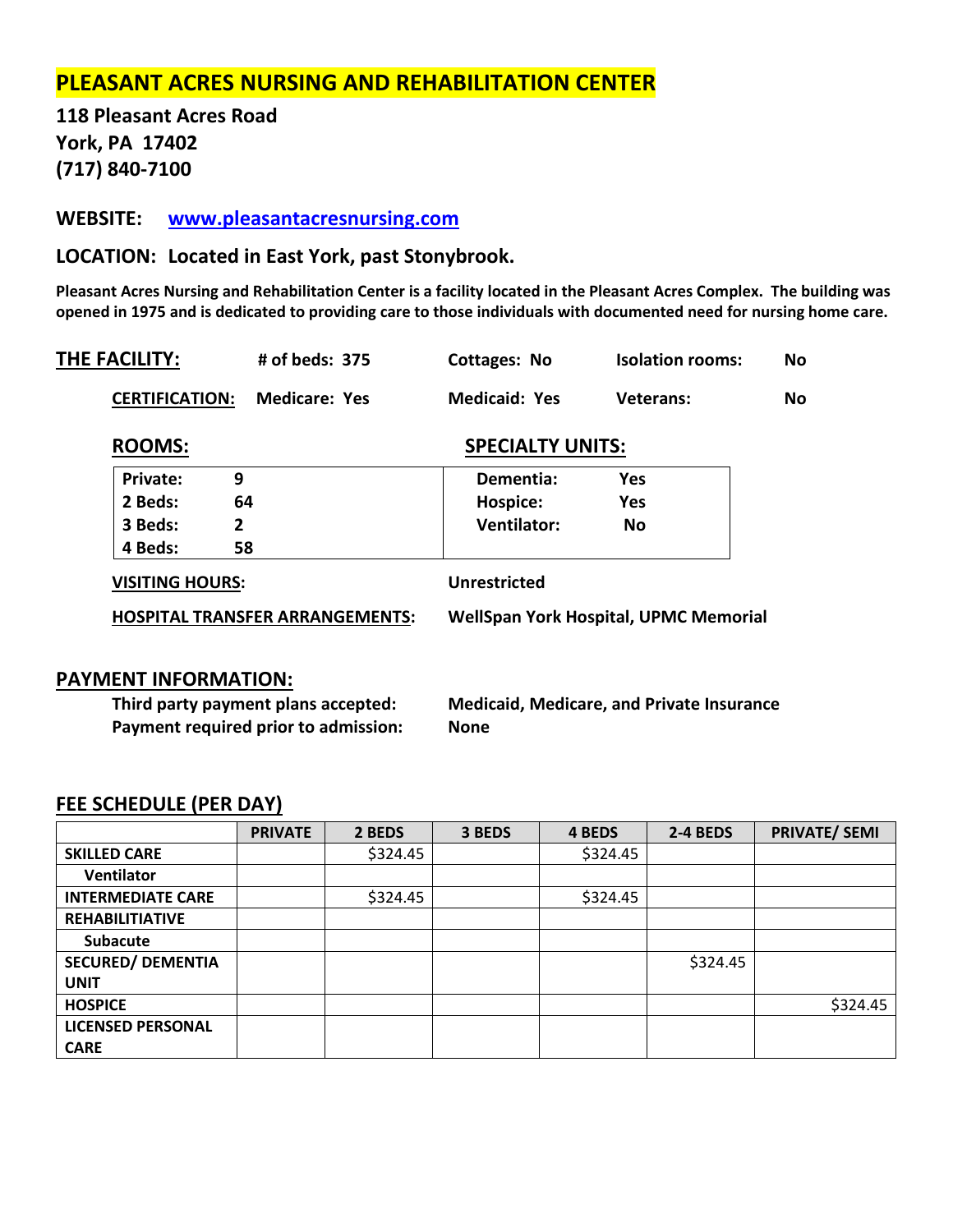# **PROMEDICA SKILLED NURSING AND REHABILITATION (DALLASTOWN)**

**100 West Queen Street Dallastown, PA 17313 (717) 246-1671**

**WEBSITE: <https://promedicaseniorcare.org/>**

### **LOCATION: Located two blocks south of Main Street in Dallastown.**

**ProMedica is based out of Toledo, Ohio. This facility is located in a rural area. The facility offers short-term rehabilitation, long-term care and respite care.**

| THE FACILITY:               | # of beds: $202$                       | <b>Cottages: No</b>                                                                                                     | <b>Isolation rooms:</b> | No        |  |
|-----------------------------|----------------------------------------|-------------------------------------------------------------------------------------------------------------------------|-------------------------|-----------|--|
| <b>CERTIFICATION:</b>       | <b>Medicare: Yes</b>                   | <b>Medicaid: Yes</b>                                                                                                    | Veterans:               | <b>No</b> |  |
| <b>ROOMS:</b>               |                                        | <b>SPECIALTY UNITS:</b>                                                                                                 |                         |           |  |
| <b>Private:</b>             | 7                                      | Dementia:                                                                                                               | <b>Yes</b>              |           |  |
| 2 Beds:                     | 56                                     | Hospice:                                                                                                                | No                      |           |  |
| 3 Beds:                     | 25                                     | <b>Ventilator:</b>                                                                                                      | No                      |           |  |
| 4 Beds:                     | $\mathbf{2}$                           |                                                                                                                         |                         |           |  |
| <b>VISITING HOURS:</b>      |                                        | <b>Unrestricted</b>                                                                                                     |                         |           |  |
|                             | <b>HOSPITAL TRANSFER ARRANGEMENTS:</b> | WellSpan York Hospital, UPMC Memorial,<br>Penn State Milton S. Hershey Medical Center,<br><b>Johns Hopkins Hospital</b> |                         |           |  |
| <b>PAYMENT INFORMATION:</b> |                                        |                                                                                                                         |                         |           |  |
|                             | Third narty nayment nlans accented:    | Madicara Madicaid and Incurance                                                                                         |                         |           |  |

### **Third party payment plans accepted: Medicare, Medicaid, and Insurance Payment required prior to admission: One month in advance for patients paying privately**

|                          | <b>PRIVATE</b> | 2 BEDS   | 3 BEDS   | 4 BEDS   | 2-4 BEDS | <b>PRIVATE/ SEMI</b> |
|--------------------------|----------------|----------|----------|----------|----------|----------------------|
| <b>SKILLED CARE</b>      | \$354.96       | \$327.42 | \$313.14 | \$313.14 |          |                      |
| <b>Ventilator</b>        |                |          |          |          |          |                      |
| <b>INTERMEDIATE CARE</b> |                |          |          |          |          |                      |
| <b>REHABILITIATIVE</b>   | \$371.28       | \$338.64 |          |          |          |                      |
| <b>Subacute</b>          |                |          |          |          |          |                      |
| <b>SECURED/ DEMENTIA</b> |                |          |          |          |          |                      |
| <b>UNIT</b>              |                |          |          |          |          |                      |
| <b>HOSPICE</b>           |                |          |          |          |          |                      |
| <b>LICENSED PERSONAL</b> |                |          |          |          |          |                      |
| <b>CARE</b>              |                |          |          |          |          |                      |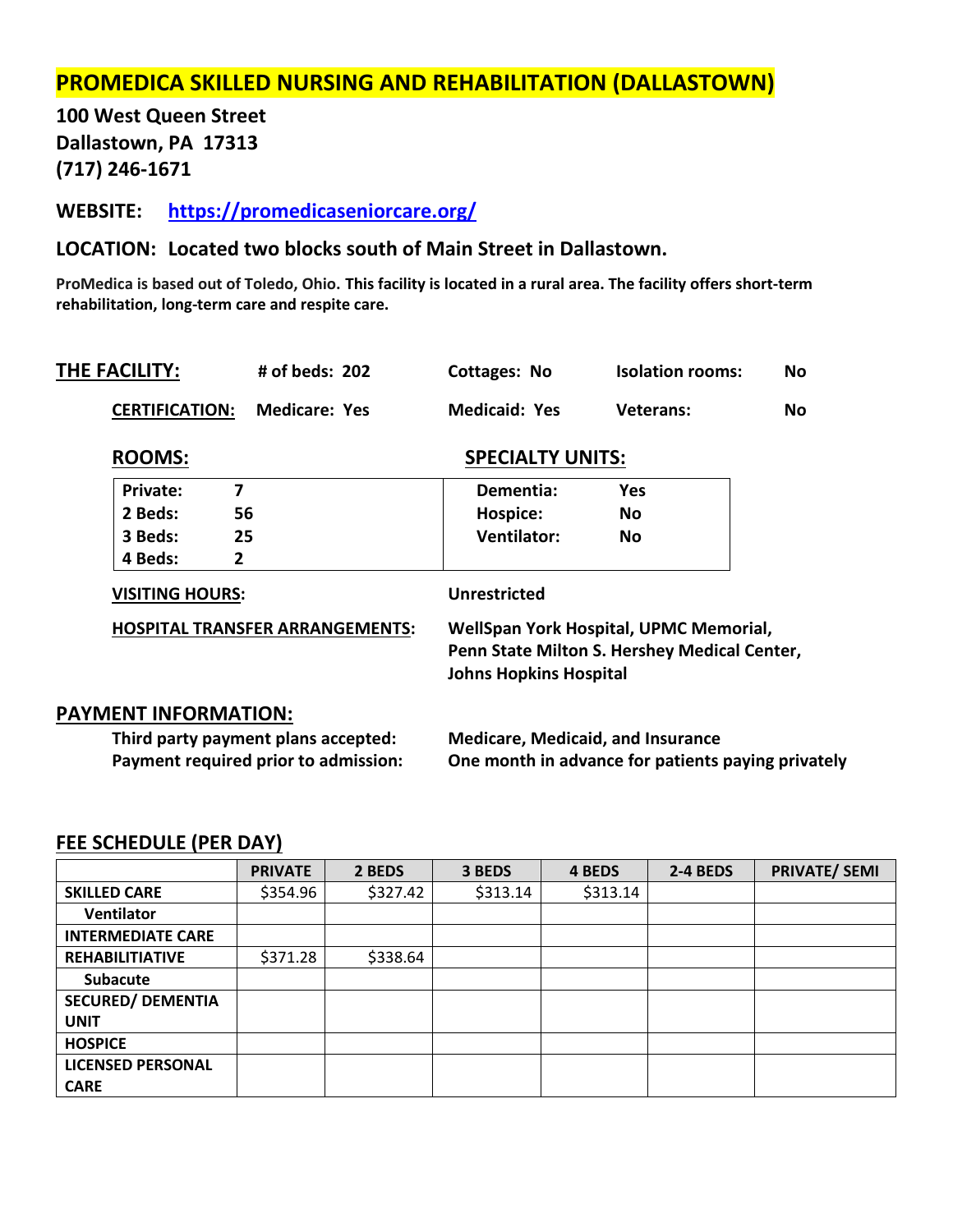# **PROMEDICA SKILLED NURSING AND REHABILITATION (KINGSTON COURT)**

**2400 Kingston Court York, PA 17402 (717) 755-8811**

**WEBSITE: <https://promedicaseniorcare.org/>**

# **LOCATION: Located one block from Eastern Boulevard.**

**ProMedica is based out of Toledo, Ohio. This facility is located in a mixed residential and commercial development in East York.** 

| THE FACILITY:                        | # of beds: 151                         | <b>Cottages: No</b>                                                                                                                                                                                                  | <b>Isolation rooms:</b>                | No        |  |  |
|--------------------------------------|----------------------------------------|----------------------------------------------------------------------------------------------------------------------------------------------------------------------------------------------------------------------|----------------------------------------|-----------|--|--|
| <b>CERTIFICATION:</b>                | <b>Medicare: Yes</b>                   | <b>Medicaid: Yes</b>                                                                                                                                                                                                 | <b>Veterans:</b>                       | <b>No</b> |  |  |
| <b>ROOMS:</b>                        |                                        | <b>SPECIALTY UNITS:</b>                                                                                                                                                                                              |                                        |           |  |  |
| 3<br>Private:                        |                                        | Dementia:                                                                                                                                                                                                            | <b>No</b>                              |           |  |  |
| 2 Beds:<br>74                        |                                        | Hospice:                                                                                                                                                                                                             | <b>No</b>                              |           |  |  |
| 3 Beds:<br>0                         |                                        | <b>Ventilator:</b>                                                                                                                                                                                                   | <b>No</b>                              |           |  |  |
| 4 Beds:<br>0                         |                                        |                                                                                                                                                                                                                      |                                        |           |  |  |
| <b>VISITING HOURS:</b>               |                                        | <b>Unrestricted</b>                                                                                                                                                                                                  |                                        |           |  |  |
|                                      | <b>HOSPITAL TRANSFER ARRANGEMENTS:</b> | WellSpan York Hospital, UPMC Memorial, Encompass<br><b>Health Rehabilitation Hospital of York, Penn Medicine</b><br>Lancaster General, Penn State Milton S. Hershey Medical<br><b>Center, Johns Hopkins Hospital</b> |                                        |           |  |  |
| <b>PAYMENT INFORMATION:</b>          |                                        |                                                                                                                                                                                                                      |                                        |           |  |  |
|                                      | Third party payment plans accepted:    |                                                                                                                                                                                                                      | Medicare, Medicaid, Insurance, and HMO |           |  |  |
| Payment required prior to admission: |                                        | One month; no advance required for Medicare                                                                                                                                                                          |                                        |           |  |  |

|                          | <b>PRIVATE</b> | 2 BEDS   | 3 BEDS | 4 BEDS | <b>2-4 BEDS</b> | <b>PRIVATE/ SEMI</b> |
|--------------------------|----------------|----------|--------|--------|-----------------|----------------------|
| <b>SKILLED CARE</b>      |                | \$340.68 |        |        |                 |                      |
| <b>Ventilator</b>        |                |          |        |        |                 |                      |
| <b>INTERMEDIATE CARE</b> |                |          |        |        |                 |                      |
| <b>REHABILITIATIVE</b>   | \$421.26       | \$393.72 |        |        |                 |                      |
| <b>Subacute</b>          |                |          |        |        |                 |                      |
| <b>SECURED/ DEMENTIA</b> |                |          |        |        |                 |                      |
| <b>UNIT</b>              |                |          |        |        |                 |                      |
| <b>HOSPICE</b>           |                |          |        |        |                 |                      |
| <b>LICENSED PERSONAL</b> |                |          |        |        |                 |                      |
| <b>CARE</b>              |                |          |        |        |                 |                      |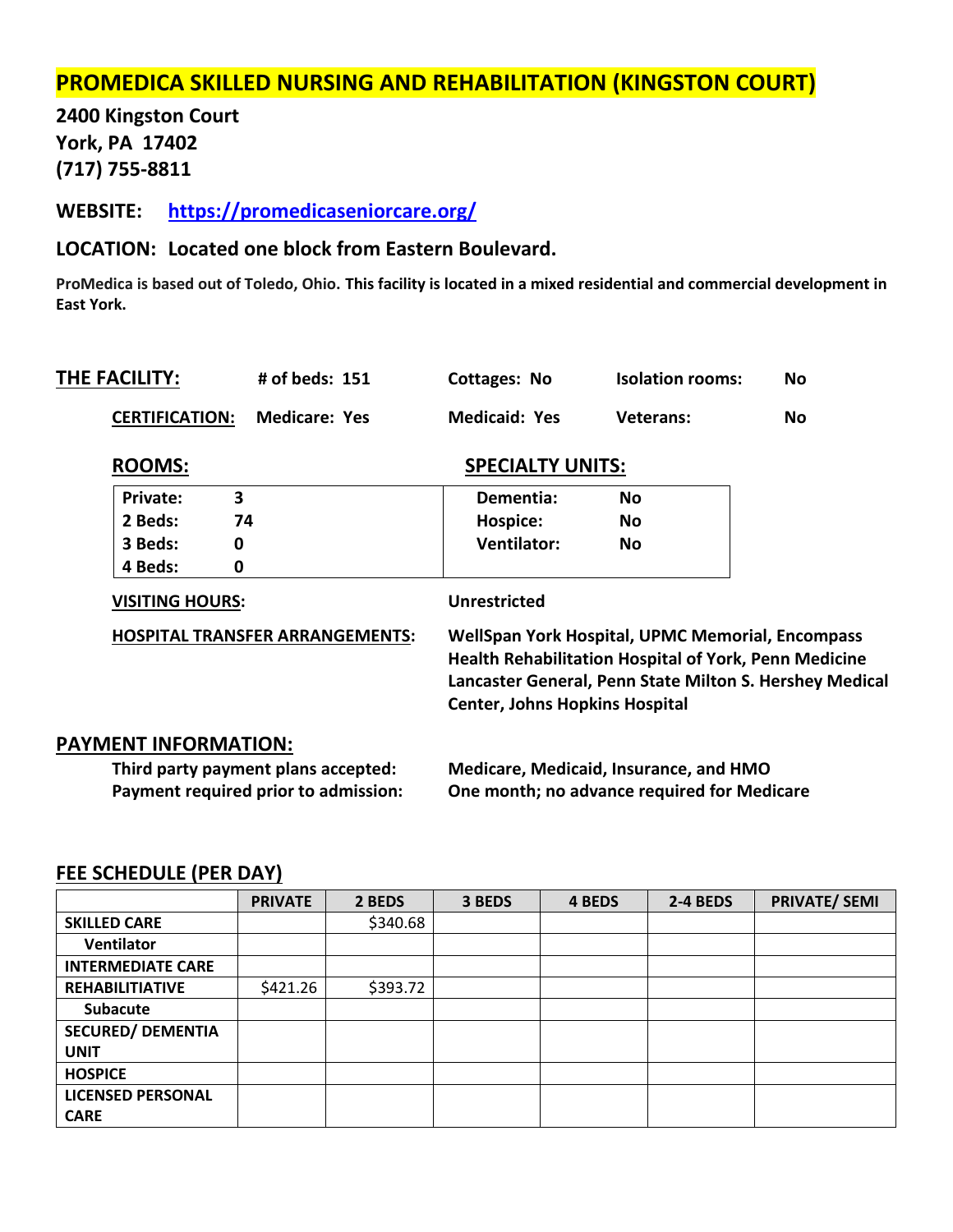# **PROMEDICA SKILLED NURSING AND REHABILITATION (YORK NORTH)**

**1770 Barley Road York, PA 17408 (717) 767-6530**

**WEBSITE: <https://promedicaseniorcare.org/>**

# **LOCATION: Located near the West Manchester Town Center (formally the West Manchester Mall).**

**ProMedica is based out of Toledo, Ohio. This facility is located in a mixed residential and commercial development near the West Manchester Town Center.** 

| THE FACILITY:               | # of beds: 161                         | <b>Cottages: No</b>                                                                                                                                                                                                                                 | <b>Isolation rooms:</b> | No |  |  |
|-----------------------------|----------------------------------------|-----------------------------------------------------------------------------------------------------------------------------------------------------------------------------------------------------------------------------------------------------|-------------------------|----|--|--|
| <b>CERTIFICATION:</b>       | <b>Medicare: Yes</b>                   | <b>Medicaid: Yes</b>                                                                                                                                                                                                                                | <b>Veterans:</b>        | No |  |  |
| <b>ROOMS:</b>               |                                        | <b>SPECIALTY UNITS:</b>                                                                                                                                                                                                                             |                         |    |  |  |
| 7<br>Private:               |                                        | Dementia:                                                                                                                                                                                                                                           | <b>No</b>               |    |  |  |
| 2 Beds:                     | 154                                    | Hospice:                                                                                                                                                                                                                                            | No                      |    |  |  |
| 3 Beds:<br>0                |                                        | <b>Ventilator:</b>                                                                                                                                                                                                                                  | No                      |    |  |  |
| 4 Beds:<br>0                |                                        |                                                                                                                                                                                                                                                     |                         |    |  |  |
| <b>VISITING HOURS:</b>      |                                        | <b>Unrestricted</b>                                                                                                                                                                                                                                 |                         |    |  |  |
|                             | <b>HOSPITAL TRANSFER ARRANGEMENTS:</b> | WellSpan York Hospital, UPMC Memorial, WellSpan<br>Surgery & Rehabilitation Hospital, Penn State Milton S.<br>Hershey Medical Center; also accept transfers from<br><b>ManorCare Dallastown, ManorCare Kingston &amp;</b><br><b>ManorCare South</b> |                         |    |  |  |
| <b>PAYMENT INFORMATION:</b> |                                        |                                                                                                                                                                                                                                                     |                         |    |  |  |

**Third party payment plans accepted: Medicare, Medicaid, Insurances with Pre-Authorization Payment required prior to admission: Private pay direct admit – one month prepaid**

|                          | <b>PRIVATE</b> | 2 BEDS   | 3 BEDS | 4 BEDS | 2-4 BEDS | <b>PRIVATE/ SEMI</b> |
|--------------------------|----------------|----------|--------|--------|----------|----------------------|
| <b>SKILLED CARE</b>      | \$377.33       | \$352.36 |        |        |          |                      |
| <b>Ventilator</b>        |                |          |        |        |          |                      |
| <b>INTERMEDIATE CARE</b> |                |          |        |        |          |                      |
| <b>REHABILITIATIVE</b>   |                |          |        |        |          |                      |
| <b>Subacute</b>          |                |          |        |        |          |                      |
| <b>SECURED/ DEMENTIA</b> |                |          |        |        |          |                      |
| <b>UNIT</b>              |                |          |        |        |          |                      |
| <b>HOSPICE</b>           |                |          |        |        |          |                      |
| <b>LICENSED PERSONAL</b> |                |          |        |        |          |                      |
| <b>CARE</b>              |                |          |        |        |          |                      |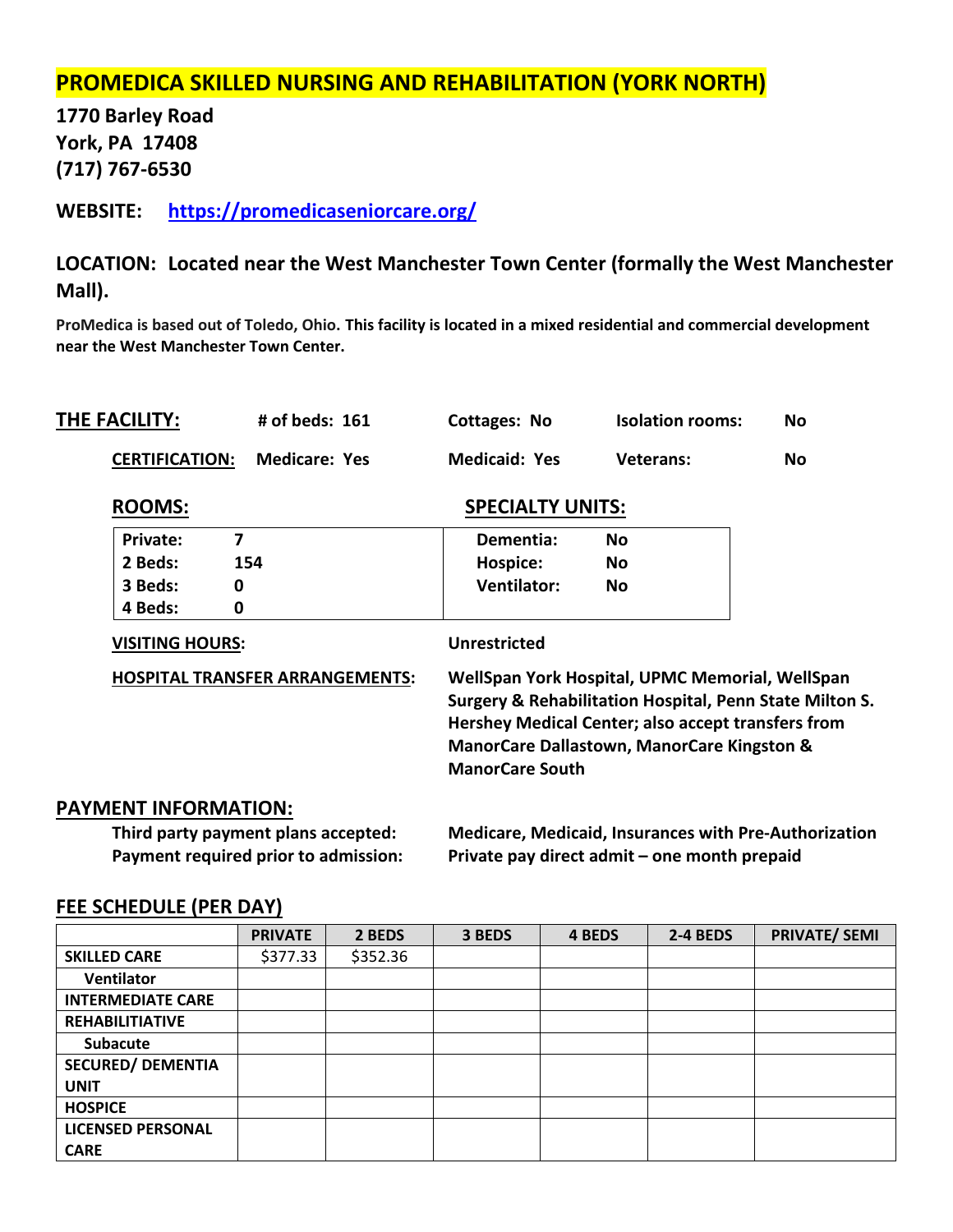# **PROMEDICA SKILLED NURSING AND REHABILITATION (YORK SOUTH)**

**200 Pauline Drive York, PA 17402 (717) 741-0824**

**WEBSITE: <https://promedicaseniorcare.org/>**

## **LOCATION: Located off Interstate 83, Queen Street exit.**

**ProMedica is based out of Toledo, Ohio. This facility is located near the York County School of Technology.**

| THE FACILITY:         | # of beds: 151       | Cottages: No         | <b>Isolation rooms:</b> | Yes |
|-----------------------|----------------------|----------------------|-------------------------|-----|
| <b>CERTIFICATION:</b> | <b>Medicare: Yes</b> | <b>Medicaid: Yes</b> | Veterans:               | No. |

### **ROOMS:** SPECIALTY UNITS:

| Private:                               | 27 | Dementia:                                    | Yes |  |  |
|----------------------------------------|----|----------------------------------------------|-----|--|--|
| 2 Beds:                                | 62 | Hospice:                                     | Yes |  |  |
| 3 Beds:                                | 0  | <b>Palliative:</b>                           | Yes |  |  |
| 4 Beds:                                | 0  | <b>Ventilator:</b>                           | No  |  |  |
| <b>VISITING HOURS:</b>                 |    | <b>Unrestricted</b>                          |     |  |  |
| <b>HOSPITAL TRANSFER ARRANGEMENTS:</b> |    | <b>WellSpan York Hospital, UPMC Memorial</b> |     |  |  |

### **PAYMENT INFORMATION:**

**Third party payment plans accepted: Medicare, Medicaid, and Insurance Payment required prior to admission: Yes (for private pay only)**

|                          | <b>PRIVATE</b> | 2 BEDS   | 3 BEDS | 4 BEDS | 2-4 BEDS | <b>PRIVATE/ SEMI</b> |
|--------------------------|----------------|----------|--------|--------|----------|----------------------|
| <b>SKILLED CARE</b>      | \$370.91       | \$345.10 |        |        |          |                      |
| Ventilator               |                |          |        |        |          |                      |
| <b>INTERMEDIATE CARE</b> |                |          |        |        |          |                      |
| <b>REHABILITIATIVE</b>   | \$370.91       | \$345.10 |        |        |          |                      |
| <b>Subacute</b>          |                |          |        |        |          |                      |
| <b>SECURED/ DEMENTIA</b> | \$377.36       | \$360.16 |        |        |          |                      |
| <b>UNIT</b>              |                |          |        |        |          |                      |
| <b>HOSPICE</b>           | \$377.36       | \$360.16 |        |        |          |                      |
| <b>LICENSED PERSONAL</b> |                |          |        |        |          |                      |
| <b>CARE</b>              |                |          |        |        |          |                      |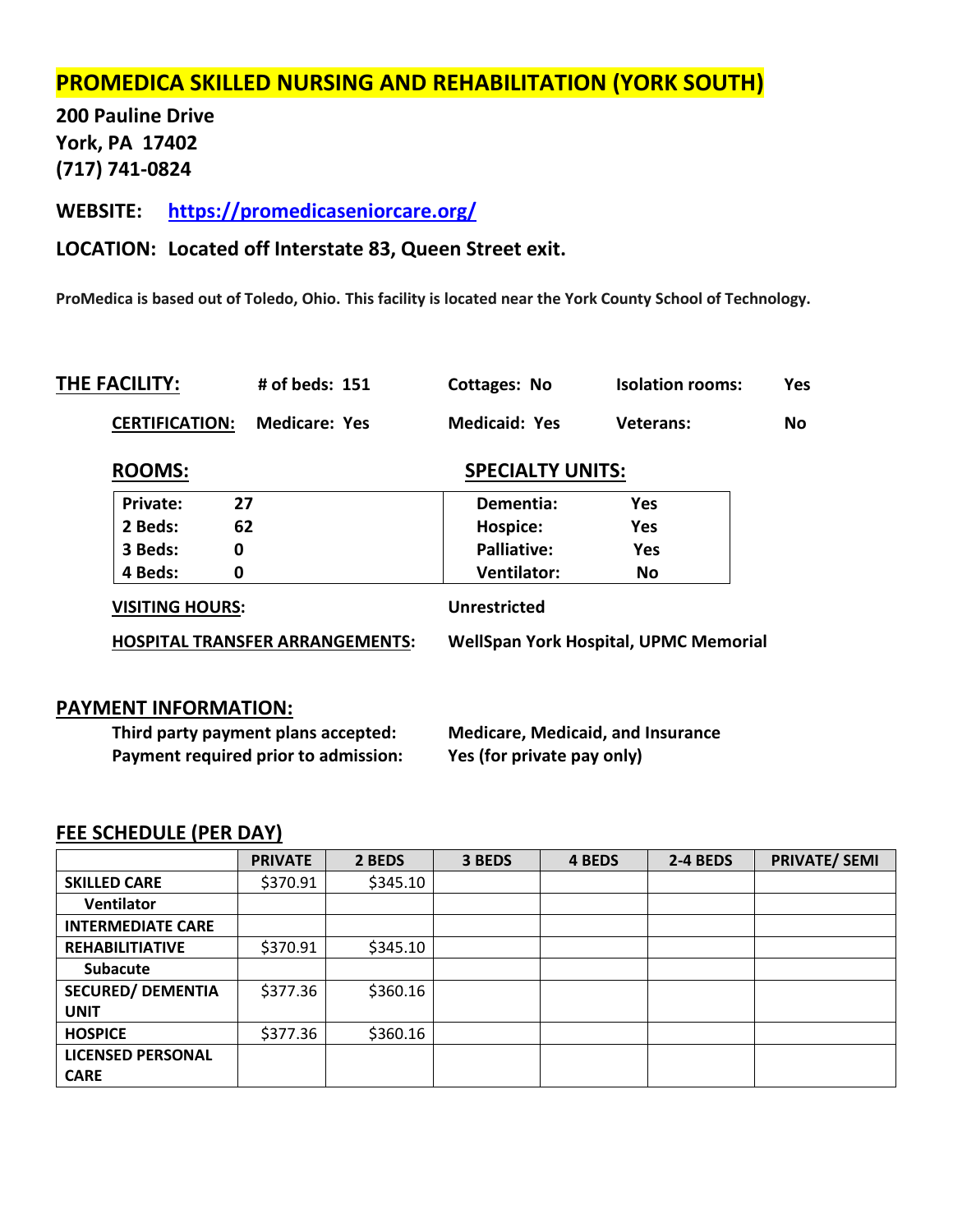# **REST HAVEN - YORK**

**1050 South George Street York, PA 17403 (717) 843-9866**

# **WEBSITE: [www.resthavenyork.com](http://www.resthavenyork.com/)**

# **LOCATION: Located across from the York Hospital.**

**Rest Haven – York is privately owned nursing facility located in a commercial district just south of York City.** 

| THE FACILITY:         | $#$ of beds: $159$ | Cottages: No         | <b>Isolation rooms:</b> | No. |
|-----------------------|--------------------|----------------------|-------------------------|-----|
| <b>CERTIFICATION:</b> | Medicare: Yes      | <b>Medicaid: Yes</b> | <b>Veterans:</b>        | No. |

|               | <b>SPECIALTY UNITS:</b> |           |  |
|---------------|-------------------------|-----------|--|
| <b>Varies</b> | Dementia:               | <b>No</b> |  |
| <b>Varies</b> | Hospice:                | <b>No</b> |  |
| 0             | <b>Ventilator:</b>      | <b>No</b> |  |
| 34            |                         |           |  |
|               |                         |           |  |

**HOSPITAL TRANSFER ARRANGEMENTS: WellSpan York Hospital, UPMC Memorial, WellSpan Surgery & Rehabilitation Hospital, or hospital of choice**

# **PAYMENT INFORMATION:**

**Third party payment plans accepted: Medicaid, Medicare, and Commercial Insurance Plans Payment required prior to admission: Only when privately paying**

|                          | <b>PRIVATE</b> | 2 BEDS   | 3 BEDS | 4 BEDS   | 2-4 BEDS | <b>PRIVATE/ SEMI</b> |
|--------------------------|----------------|----------|--------|----------|----------|----------------------|
| <b>SKILLED CARE</b>      | \$390.00       | \$350.00 |        |          |          |                      |
| <b>Ventilator</b>        |                |          |        |          |          |                      |
| <b>INTERMEDIATE CARE</b> | \$360.00       | \$320.00 |        | \$300.00 |          |                      |
| <b>REHABILITIATIVE</b>   | \$390.00       | \$350.00 |        |          |          |                      |
| <b>Subacute</b>          |                |          |        |          |          |                      |
| <b>SECURED/ DEMENTIA</b> |                |          |        |          |          |                      |
| <b>UNIT</b>              |                |          |        |          |          |                      |
| <b>HOSPICE</b>           |                |          |        |          |          |                      |
| <b>LICENSED PERSONAL</b> |                |          |        |          |          |                      |
| <b>CARE</b>              |                |          |        |          |          |                      |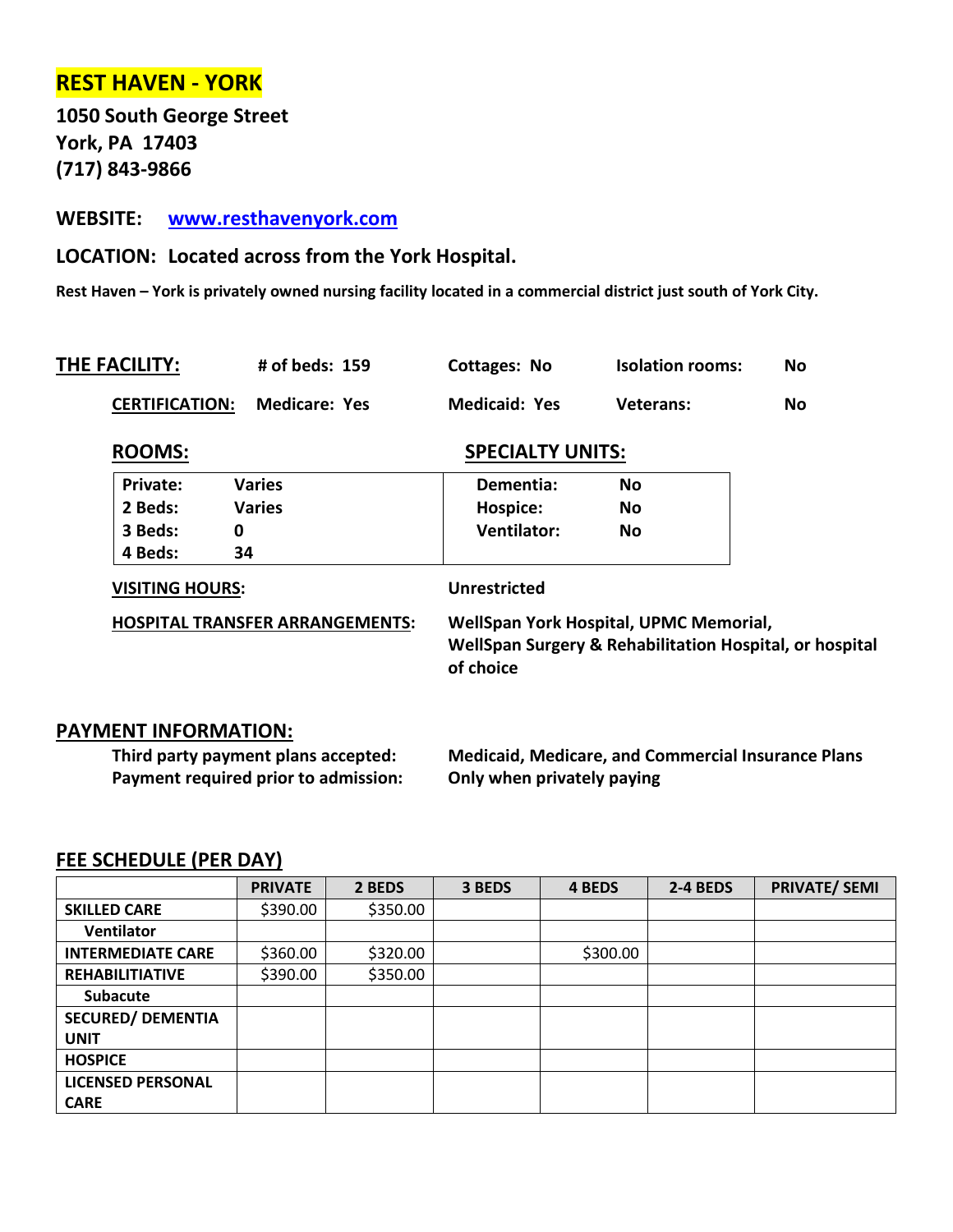# **SPIRITRUST LUTHERAN** ® **THE VILLAGE AT SHREWSBURY**

**200 Luther Road Shrewsbury, PA 17361 (717) 235-6895**

# **WEBSITE: [www.spiritrustlutheran.org](http://www.spiritrustlutheran.org/)**

**Executive Director: Jan Kessel, Executive Director Contact Email: [jkessel@spiritrustlutheran.org](mailto:jkessel@spiritrustlutheran.org)**

# **LOCATION: Located at the southern end of Shrewsbury**

**SpiriTrust Lutheran**® **The Village at Shrewsbury is a non-profit facility. In addition to the Nursing Center, there are private cottages on the campus, subsidized apartments for more independent individuals, and a personal care center.** 

| THE FACILITY:            | # of beds: $100$                       | Cottages: 81            | <b>Isolation rooms:</b>                      | No        |
|--------------------------|----------------------------------------|-------------------------|----------------------------------------------|-----------|
| <b>CERTIFICATION:</b>    | <b>Medicare: Yes</b>                   | <b>Medicaid: Yes</b>    | Veterans:                                    | <b>No</b> |
| <b>ROOMS:</b>            |                                        | <b>SPECIALTY UNITS:</b> |                                              |           |
| Private:<br>$\mathbf{2}$ |                                        | Dementia:               | <b>No</b>                                    |           |
| 49<br>2 Beds:            |                                        | Hospice:                | <b>No</b>                                    |           |
| 0<br>3 Beds:             |                                        | <b>Ventilator:</b>      | No                                           |           |
| 4 Beds:<br>0             |                                        |                         |                                              |           |
| <b>VISITING HOURS:</b>   |                                        | <b>Unrestricted</b>     |                                              |           |
|                          | <b>HOSPITAL TRANSFER ARRANGEMENTS:</b> |                         | <b>WellSpan York Hospital, UPMC Memorial</b> |           |
|                          |                                        |                         |                                              |           |

# **PAYMENT INFORMATION:**

**Payment required prior to admission:**

**Third party payment plans accepted: Medicaid, Medicare, and Managed Care**

|                          | <b>PRIVATE</b> | 2 BEDS   | 3 BEDS | 4 BEDS | 2-4 BEDS | <b>PRIVATE/ SEMI</b> |
|--------------------------|----------------|----------|--------|--------|----------|----------------------|
| <b>SKILLED CARE</b>      | \$432.00       | \$395.00 |        |        |          |                      |
| Ventilator               |                |          |        |        |          |                      |
| <b>INTERMEDIATE CARE</b> |                |          |        |        |          |                      |
| <b>REHABILITIATIVE</b>   |                |          |        |        |          |                      |
| <b>Subacute</b>          |                |          |        |        |          |                      |
| <b>SECURED/ DEMENTIA</b> |                |          |        |        |          |                      |
| <b>UNIT</b>              |                |          |        |        |          |                      |
| <b>HOSPICE</b>           |                |          |        |        |          |                      |
| <b>LICENSED PERSONAL</b> | \$172.00/      | 152.00   |        |        |          |                      |
| <b>CARE</b>              | \$264.00       |          |        |        |          |                      |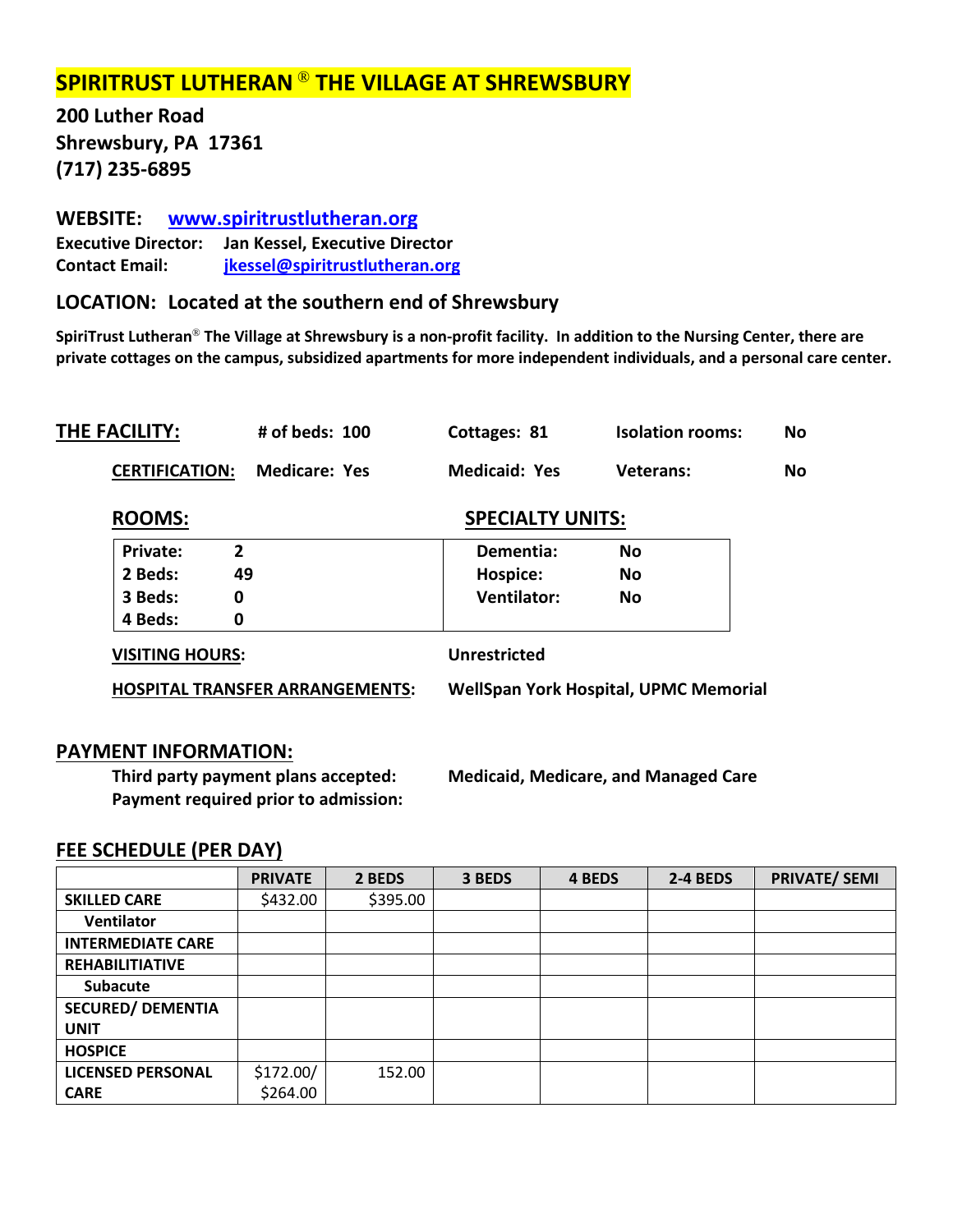# **SPIRITRUST LUTHERAN** ® **THE VILLAGE AT SPRENKLE DRIVE**

**1801 Folkemer Circle York, PA 17404 (717) 767-5404 WEBSITE: [www.spiritrustlutheran.org](http://www.spiritrustlutheran.org/)**

# **LOCATION: Located ¾ mile north of Route 30 at Pennsylvania Avenue.**

**SpiriTrust Lutheran**® **The Village at Sprenkle Drive is a non-profit facility. In addition to the Nursing Facility, there are private cottages and independent living apartments, assisted living and assisted living memory support car on the campus.**

| THE FACILITY:          | # of beds: 104                         | <b>Cottages: Yes</b>    | <b>Isolation rooms:</b>                      | No.       |
|------------------------|----------------------------------------|-------------------------|----------------------------------------------|-----------|
| <b>CERTIFICATION:</b>  | Medicare: Yes                          | <b>Medicaid: Yes</b>    | Veterans:                                    | <b>No</b> |
| <b>ROOMS:</b>          |                                        | <b>SPECIALTY UNITS:</b> |                                              |           |
| Private:               | $\overline{2}$                         | Dementia:               | <b>No</b>                                    |           |
| 2 Beds:                | 51                                     | Hospice:                | No                                           |           |
| 3 Beds:                | 0                                      | <b>Ventilator:</b>      | <b>No</b>                                    |           |
| 4 Beds:                | 0                                      |                         |                                              |           |
| <b>VISITING HOURS:</b> |                                        | <b>Unrestricted</b>     |                                              |           |
|                        | <b>HOSPITAL TRANSFER ARRANGEMENTS:</b> |                         | <b>WellSpan York Hospital, UPMC Memorial</b> |           |
|                        |                                        |                         |                                              |           |
|                        |                                        |                         |                                              |           |

# **PAYMENT INFORMATION:**

**Third party payment plans accepted: Medicaid, Medicare, and Selected HMO's Payment required prior to admission: None**

|                          | <b>PRIVATE</b> | 2 BEDS    | 3 BEDS | 4 BEDS | 2-4 BEDS | <b>PRIVATE/ SEMI</b> |
|--------------------------|----------------|-----------|--------|--------|----------|----------------------|
| <b>SKILLED CARE</b>      | \$432.00       | \$395.00  |        |        |          |                      |
| Ventilator               |                |           |        |        |          |                      |
| <b>INTERMEDIATE CARE</b> |                |           |        |        |          |                      |
| <b>REHABILITIATIVE</b>   |                |           |        |        |          |                      |
| <b>Subacute</b>          |                |           |        |        |          |                      |
| <b>SECURED/ DEMENTIA</b> |                |           |        |        |          |                      |
| <b>UNIT</b>              |                |           |        |        |          |                      |
| <b>HOSPICE</b>           |                |           |        |        |          |                      |
| <b>LICENSED ASSISTED</b> | \$216.00/      | \$172.00/ |        |        |          |                      |
| <b>LIVING</b>            | \$280.00       | \$181.00  |        |        |          |                      |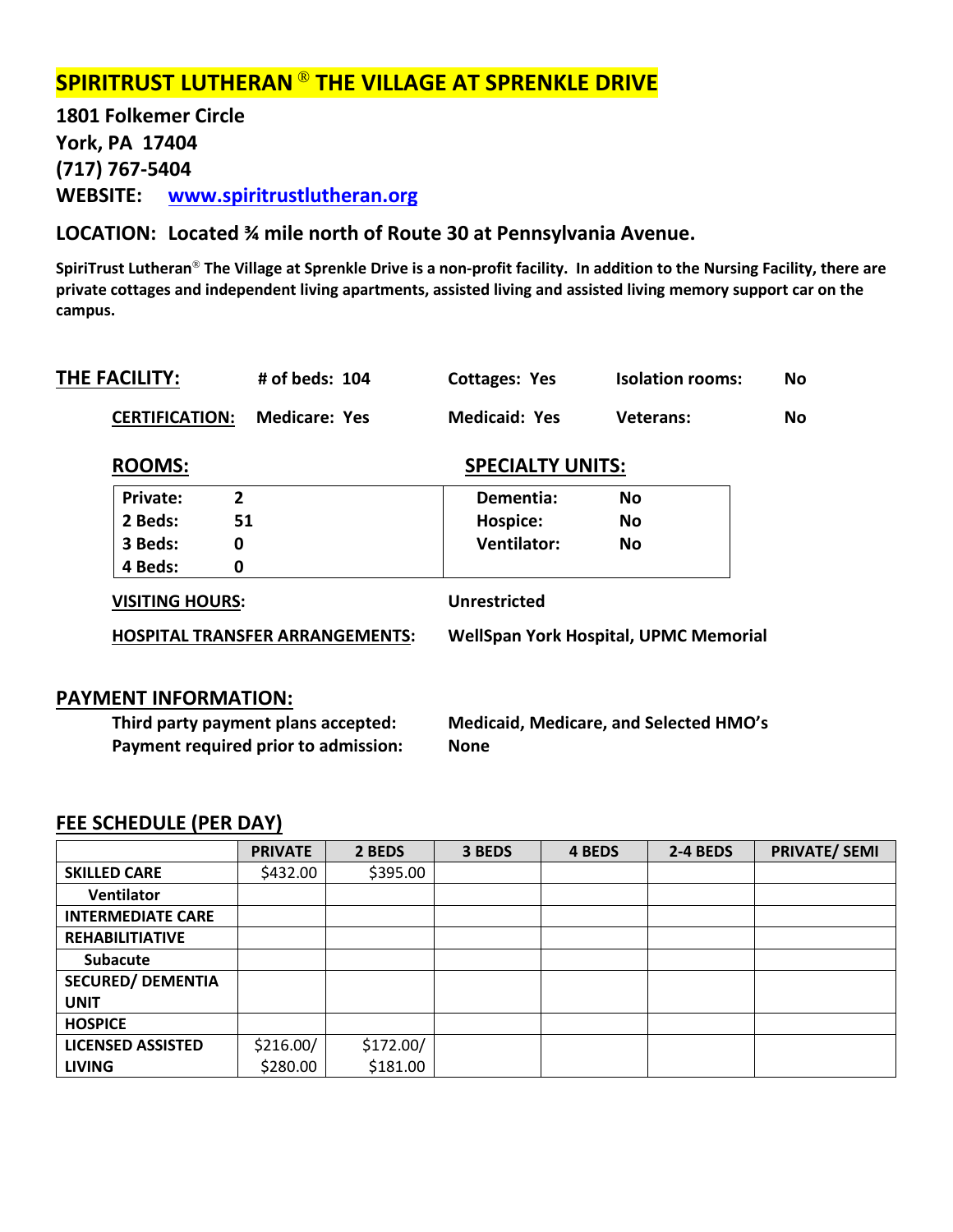# **SPIRITRUST LUTHERAN** ® **THE VILLAGE AT UTZ TERRACE**

**2100 Utz Terrace Hanover, PA 17331 (717) 637-0633**

# **WEBSITE: [www.spiritrustlutheran.org](http://www.spiritrustlutheran.org/)**

**LOCATION: South on Baltimore Pike, located off of Fairview Drive.**

**SpiriTrust Lutheran**® **The Village at Utz Terrace is a non-profit facility. In addition to the Skilled Care Center, there are private cottages, independent living apartments and personal care on the campus.**

| <b>Medicare: Yes</b> | <b>Medicaid: Yes</b>    | Veterans:                              | <b>No</b>                                   |
|----------------------|-------------------------|----------------------------------------|---------------------------------------------|
|                      |                         |                                        |                                             |
|                      | <b>SPECIALTY UNITS:</b> |                                        |                                             |
|                      | Dementia:               | <b>No</b>                              |                                             |
|                      | Hospice:                | No                                     |                                             |
|                      | <b>Ventilator:</b>      | <b>No</b>                              |                                             |
|                      |                         |                                        |                                             |
|                      | <b>Unrestricted</b>     |                                        |                                             |
|                      |                         |                                        |                                             |
|                      |                         | <b>HOSPITAL TRANSFER ARRANGEMENTS:</b> | <b>UPMC Hanover, WellSpan York Hospital</b> |

### **PAYMENT INFORMATION:**

**Third party payment plans accepted: Medicaid, Medicare, various insurances Payment required prior to admission: None**

|                          | <b>PRIVATE</b> | 2 BEDS   | 3 BEDS | 4 BEDS | 2-4 BEDS | <b>PRIVATE/ SEMI</b> |
|--------------------------|----------------|----------|--------|--------|----------|----------------------|
| <b>SKILLED CARE</b>      | \$432.00       | \$395.00 |        |        |          |                      |
| <b>Ventilator</b>        |                |          |        |        |          |                      |
| <b>INTERMEDIATE CARE</b> |                |          |        |        |          |                      |
| <b>REHABILITIATIVE</b>   |                |          |        |        |          |                      |
| <b>Subacute</b>          |                |          |        |        |          |                      |
| <b>SECURED/ DEMENTIA</b> |                |          |        |        |          |                      |
| <b>UNIT</b>              |                |          |        |        |          |                      |
| <b>HOSPICE</b>           |                |          |        |        |          |                      |
| <b>LICENSED PERSONAL</b> | \$200.00       | \$172.00 |        |        |          | 2 room suite:        |
| <b>CARE</b>              |                |          |        |        |          | \$338.00             |